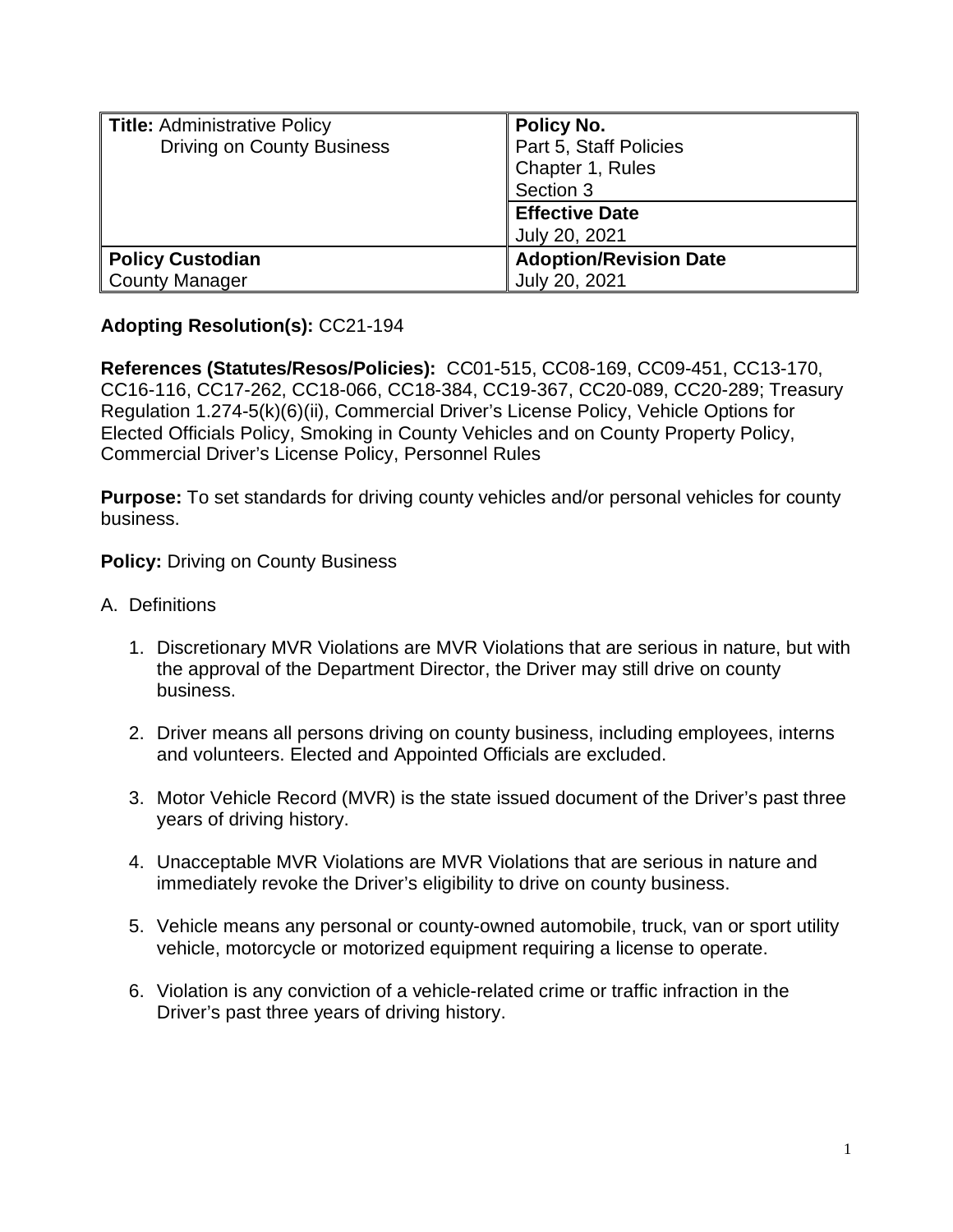B. Applicability

This policy applies to all county Drivers. County vehicle options and IRS provisions for commuting for Elected Officials are found in the Vehicle Options for Elected Officials Policy.

- C. Eligibility to Drive on County Business
	- 1. Drivers with a suspended, revoked, or canceled license may not drive on county business.
	- 2. Drivers with Unacceptable MVR Violations may not drive on county business, which may also lead to dismissal from employment.

| <b>Unacceptable MVR Violations</b>                              |  |
|-----------------------------------------------------------------|--|
| (one (1) or more of the following in the past three (3) years)  |  |
| Involved in race/speed contest                                  |  |
| Left scene of an accident                                       |  |
| Attempted to flee or elude police                               |  |
| Vehicular homicide, manslaughter, or assault                    |  |
| Any felony involving the use of a vehicle.                      |  |
| Any violation of state or local law relating to vehicle traffic |  |
| control arising in connection with a fatal accident.            |  |
| More than one (1) Discretionary MVR Violation                   |  |

3. Drivers with a Discretionary MVR Violation may be granted eligibility to drive on county business by the Department Director, with Safety and Compliance consultation. Drivers with a Discretionary MVR Violation who are required to hold a Commercial Driver's License for their position may be granted eligibility to drive on county business by the Department Director and Safety and Compliance. The Department Director and/or Safety and Compliance may require the Driver to take an online or a behind-the-wheel course(s). Any course may be at the Driver's expense and will be taken in the time-frame prescribed by the Department Director and/or Safety and Compliance.

| <b>Discretionary MVR Violations</b>                          |  |
|--------------------------------------------------------------|--|
| (no more than one (1) of the following permitted in the past |  |
| three $(3)$ years)                                           |  |
| Reckless or careless driving                                 |  |
| Passed a stopped school bus                                  |  |
| A suspended, revoked, or canceled license                    |  |
| DUI, DWI, and/or DWAI                                        |  |

4. If the Discretionary Moving Violation is a DUI, DWI, or DWAI, the Driver may NOT transport children on county business for three (3) years from the date of the Violation.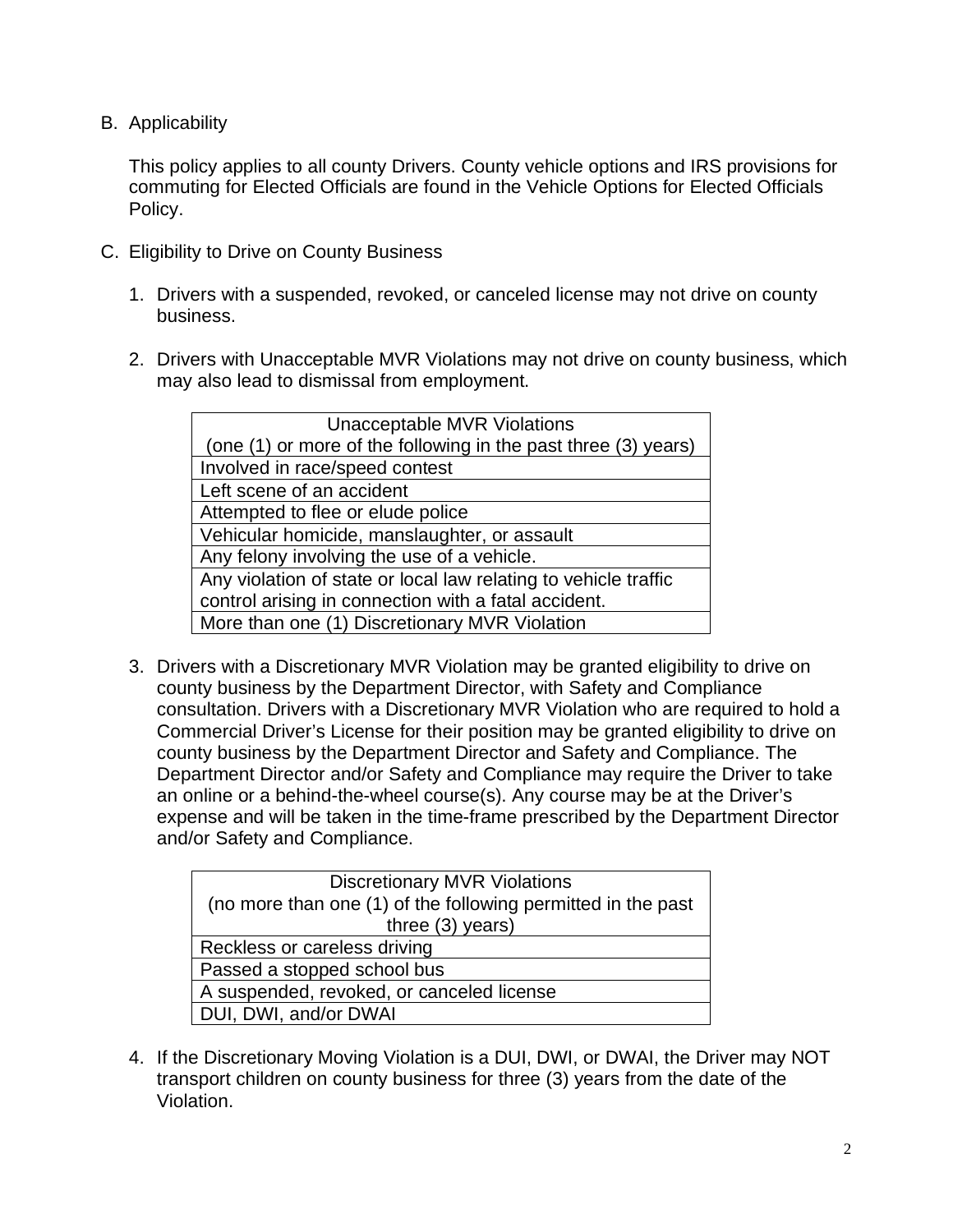- 5. If the Discretionary MVR Violation or Unacceptable MVR Violation took place during the performance of county business, a county Driver may NOT drive on county business for three (3) years. If the Discretionary Moving Violation is a DUI, DWI, or DWAI that took place during the performance of county business, and the Driver is an employee, the Driver shall be terminated. If the Driver is an intern or volunteer, the Driver shall not continue to serve in that capacity.
- 6. Prior to employment for a position that requires driving, Human Resources must review and assure that the candidate is eligible to drive on county business. If the candidate has a Discretionary MVR Violation, the provisions of C.3. apply.
- 7. Safety and Compliance shall review Drivers' MVRs periodically for eligibility to drive on county business.
- D. Driver Responsibility
	- 1. County Vehicles
		- a. Drivers shall report immediately any known unsafe condition(s), mechanical problems, and any damage to a county vehicle to the Fleet Services Division, the Airport's fleet unit if the vehicle is owned by the airport, or the Sheriff's fleet unit if the vehicle is owned by the Sheriff.
		- b. Drivers shall not let unauthorized individuals drive county vehicles.
		- c. Drivers shall not use county vehicles for personal purposes except for travel to and from lunch or incidental/personal errands that may be permitted pursuant to the "de minimis" usage exemptions in IRS Publication 15-B, Employers Tax Guide to Fringe Benefits.
		- d. If a county fleet vehicle is returned in a condition that requires extensive cleaning due to operator neglect or abuse, the Driver's division may be charged for cleaning the vehicle.
		- e. Drivers shall report accurate vehicle mileage at the fueling stations and on the Motor Pool Reservation Sheet. Failure to report mileage accurately may result in loss of privileges and disciplinary action as provided for in the Personnel Rules.
		- f. All county vehicles, except those used by Elected Officials per The Vehicle Options for Elected Officials Policy, are equipped with a live GPS tracking unit. The GPS units track vehicle speed, location, diagnostics, hard stops, hard starts and hard cornering. The data is fed back to a software system that allows Fleet, Safety & Compliance and Division Directors to monitor the fleet.
		- g. Any employment position that primarily consists of transporting individuals by vehicle and that has "Safety Sensitive Position" listed in the Classification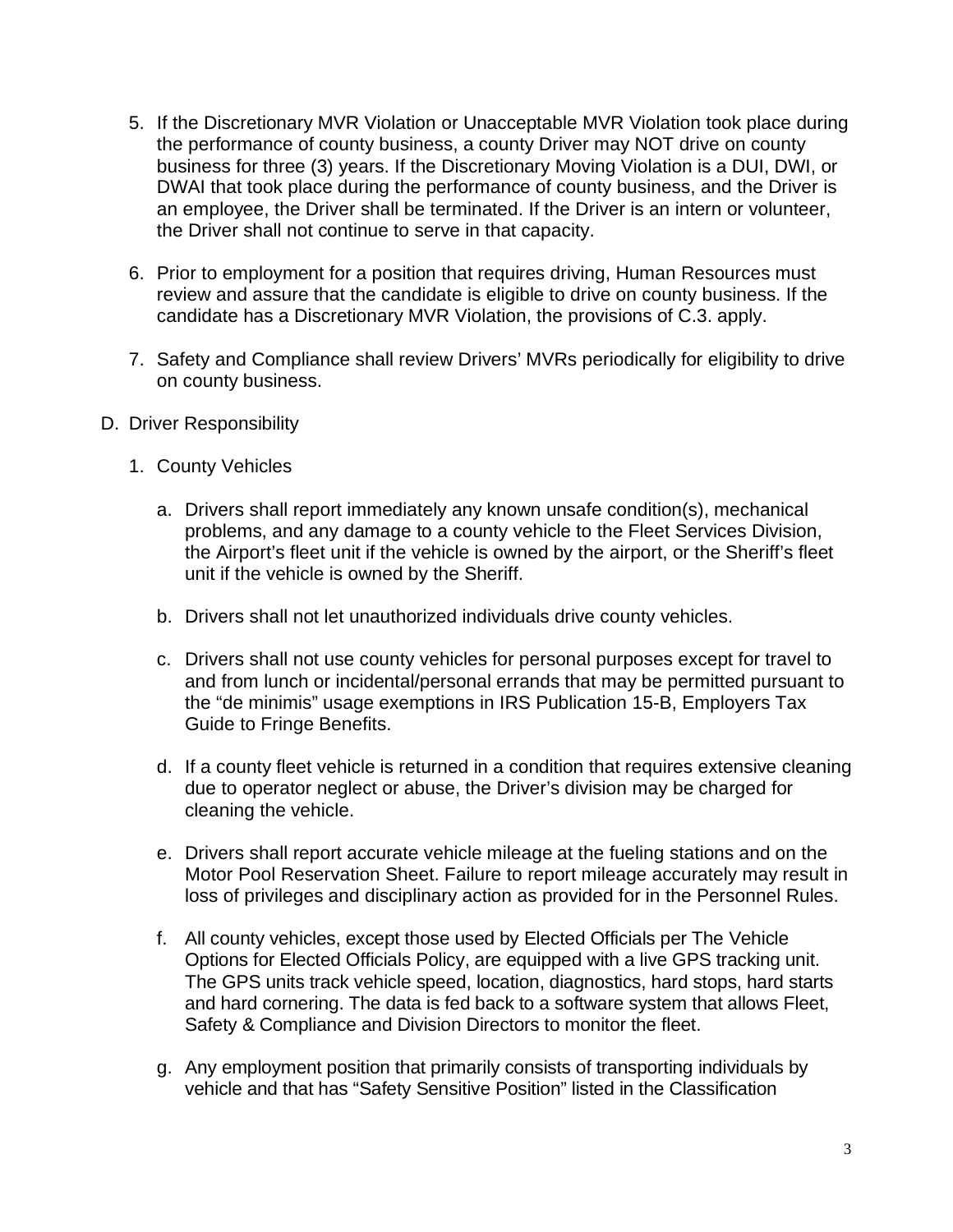Specifications will be required to submit to a pre-employment drug screen and be placed in the County's monthly random drug testing pool.

- 2. Personal Vehicles
	- a. If a personal vehicle is to be used for county business, the Driver shall:
		- (1) maintain auto insurance in accordance with state law,
		- (2) provide proof of insurance to Safety and Compliance upon request,
		- (3) maintain the vehicle's operating condition in accordance with all State and Federal Laws and Regulations.
	- b. A Driver who chooses to drive their personal vehicle on county business may submit their claims to their own insurance company. The county does not pay for damage to personal vehicles or deductibles on insurance policies.
	- c. Motorcycles may not be used for county business.
	- d. County logos shall not be applied to personal vehicles unless otherwise approved by the Department Director.
	- e. Executive Officers will receive a monthly vehicle allowance that will be taxable as income. Executive Officers may not also be reimbursed for mileage nor drive a county vehicle.
- 3. County and Personal Vehicles

Drivers shall abide by the following rules when driving on county business:

- a. Use child safety seats and seatbelts in accordance with State law when transporting children,
- b. Require all occupants to use seatbelts,
- c. Do not use vehicles that are unsafe to operate,
- d. Do not offer rides to hitchhikers,
- e. Lock vehicle doors and remove keys when parked,
- f. Adhere to local, state and federal driving laws and obey warning signs.
- 4. Notification of Violations and Citations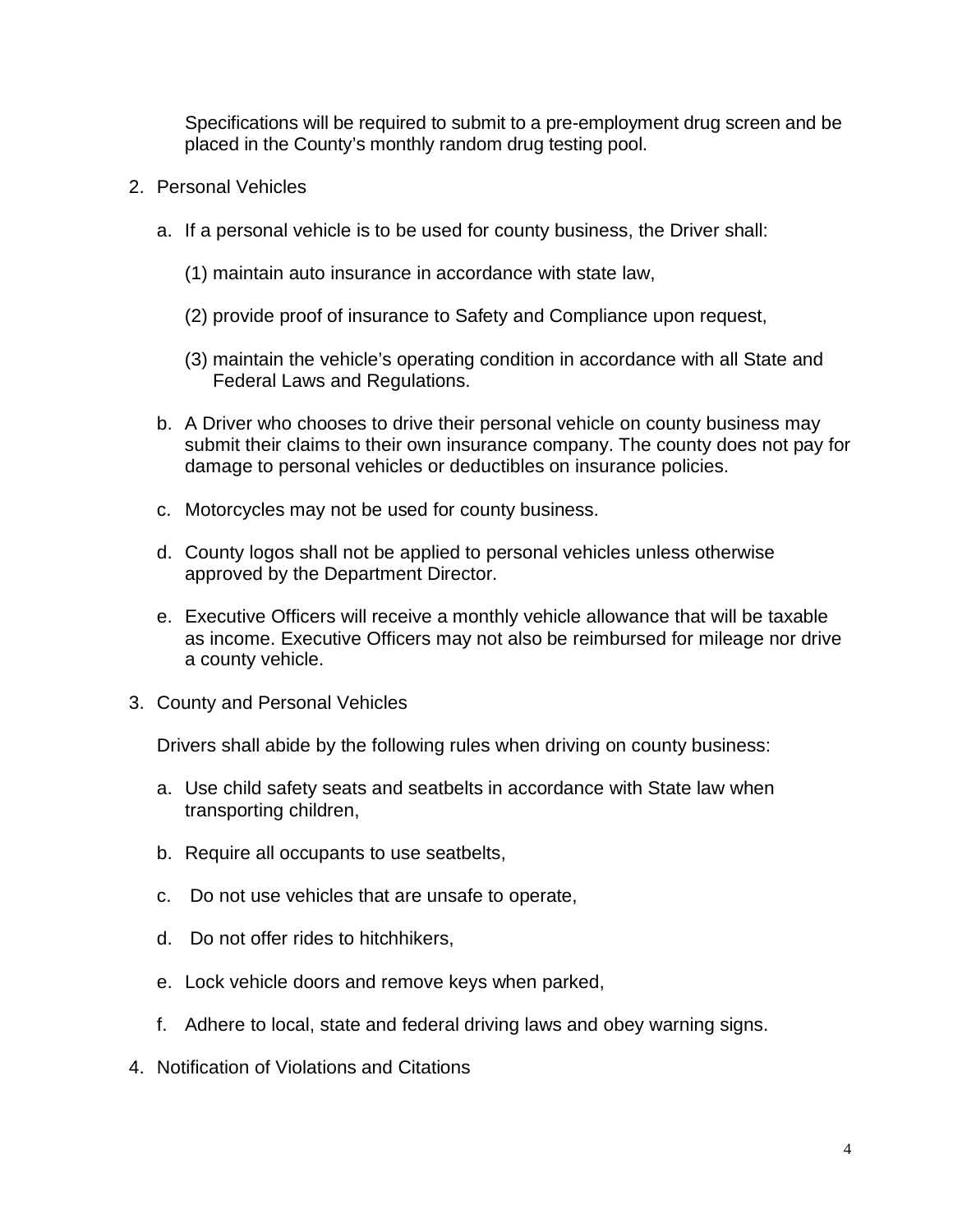- a. Any Driver who is required to drive on county business must immediately report to their supervisor (or volunteer coordinator) all citations and violations received while driving on county business and all Discretionary and Unacceptable MVR Violations received while driving on personal time. Any Driver who is required to drive on county business must immediately report to their supervisor all suspension, revocations, or cancelations of their license.
- b. Supervisors (or volunteer coordinators) shall immediately report all known Violations to Safety and Compliance.
- c. Drivers who fail to report such Violations will be subject to disciplinary action that may include revocation of driving privilege or dismissal from employment.
- 5. Drivers who will be driving on county business in either a county or personal vehicle and have an out-of-state license must obtain a Colorado Driver's license within 30 days of hire or beginning to serve as an intern or volunteer. Exception: Any nonresident who is temporarily residing in Colorado for the principal purpose of furthering such nonresident's education, is at least sixteen years of age, has a valid driver's license from his or her state of residence, and is considered a nonresident for tuition purposes by the educational institution at which such nonresident is furthering his or her education.

## E. Reimbursements

1. Tickets

The employee shall be responsible for any traffic or parking tickets incurred while driving on county business, except load violations beyond the driver's control.

2. Parking Expenses and Tolls

The county may reimburse parking and toll expenses for county business related trips. The county will not reimburse for parking and tolls associated with commuting or personal use.

- 3. Mileage Reimbursement for Personal Vehicles
	- a. The intent of mileage reimbursement is to compensate the employee for out-ofpocket costs incurred (i.e. fuel, oil, wear and tear) while using their personal vehicle for county related business.
	- b. Mileage will be reimbursed only to the driver of the vehicle at the county's set mileage rate. A Claim Voucher, indicating the date, destination, purpose and mileage traveled must be submitted.
	- c. Mileage to and from a seminar, conference, training session or other county related business event will be reimbursed to the extent the distance exceeds the normal commute to the employee's work environment. For example, if an employee normally travels 20 miles round trip to work, and the round-trip